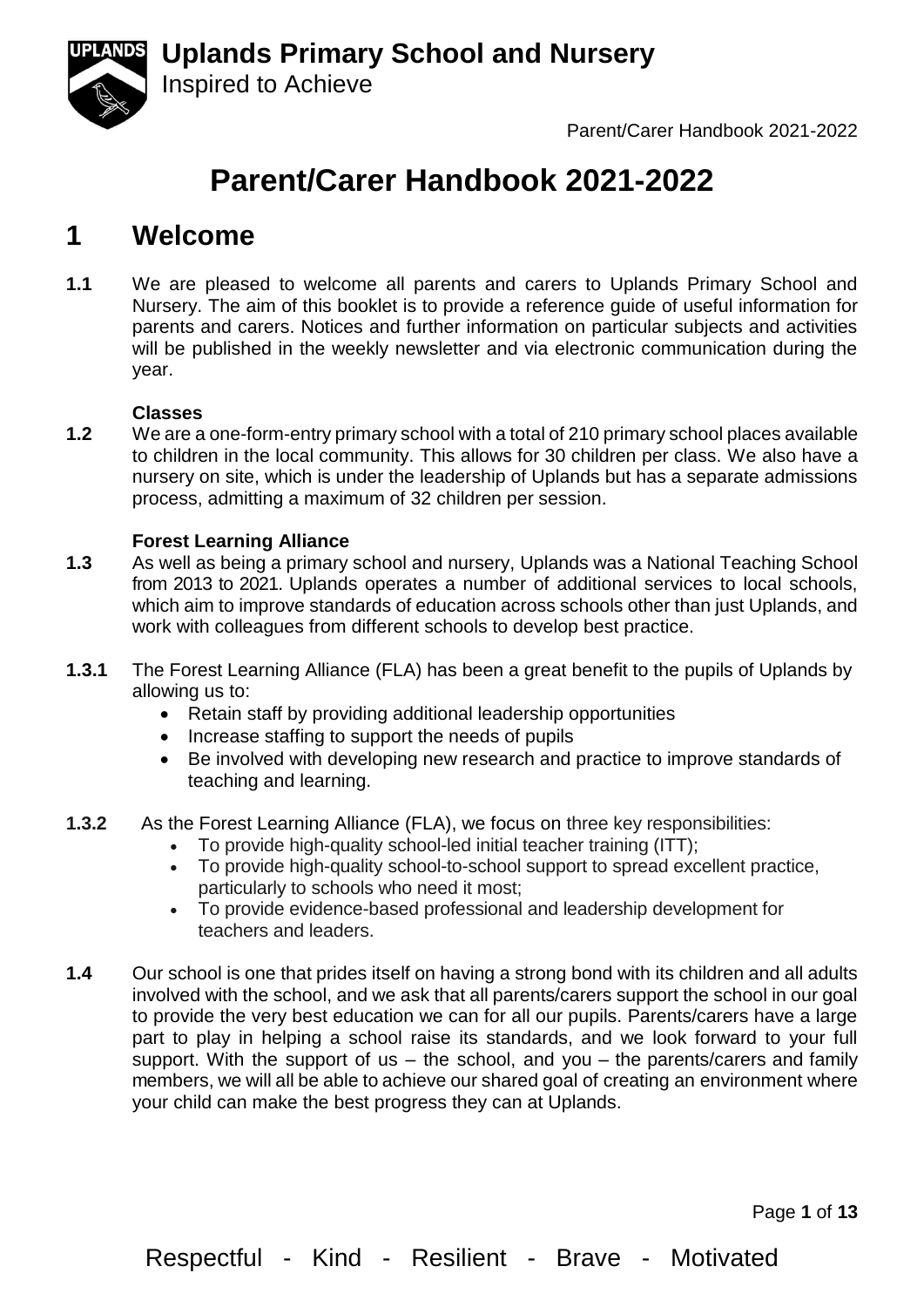

Inspired to Achieve

Parent/Carer Handbook 2021-2022

## **2 Our vision and behaviours**

- **2.1** Our vision is for all to be inspired to achieve.
- **2.2** Our school behaviours are promoted throughout the school and nursery. We expect our children, staff, governors and parents/carers to be:
	- Respectful
	- Kind
	- Resilient
	- Brave
	- Motivated.
- **2.3** Our motto is "Inspired to Achieve".

## **3 Staff**

**3.1** Uplands and Forest Learning Alliance staff

| Headteacher (Uplands and FLA), Strategic<br>Lead of FLA and Nursery Manager | Mr Phil Sherwood                        |
|-----------------------------------------------------------------------------|-----------------------------------------|
| Deputy Headteacher                                                          | <b>Mrs Ruth Deacon</b>                  |
| Director of FLA                                                             | <b>Mrs Ravinder Ghei</b>                |
| Administration Officer                                                      | <b>Mrs Catrin Powell</b>                |
| School Finance Assistant and FLA Admin                                      |                                         |
| <b>FLA Quality and Relationship Manager</b>                                 | <b>Mrs Kelli Puttock</b>                |
| <b>Facilities Manager</b>                                                   | Mr Michael McKenna                      |
| <b>Family Support Advisor</b>                                               | Mrs Sophia Ahmed                        |
| <b>Emotional Literacy Support Assistant</b><br>(ELSA)                       | Mrs Theresa Granger<br>Mrs Sophia Ahmed |

Page **2** of **13**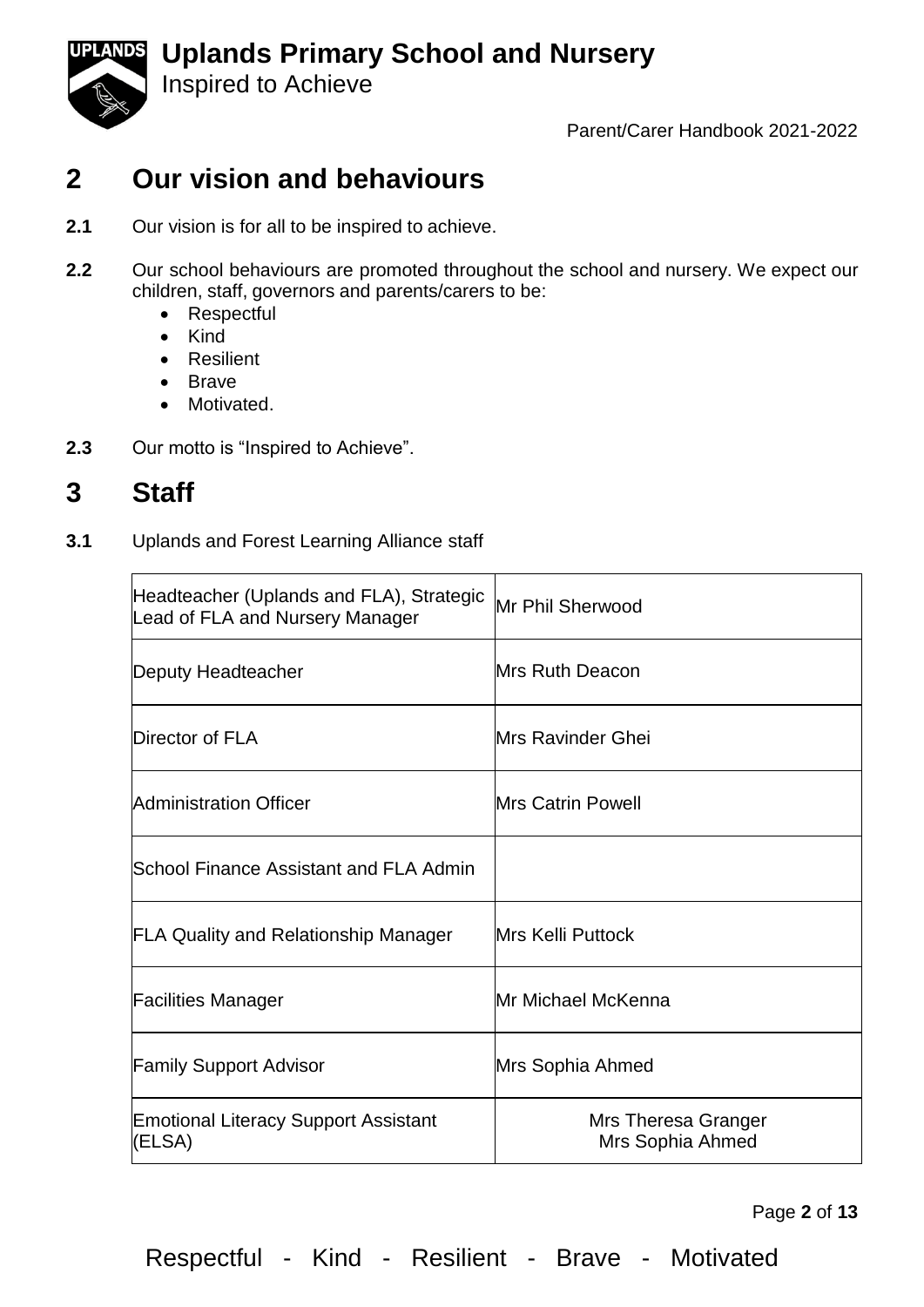



## Inspired to Achieve

Parent/Carer Handbook 2021-2022

| Early Years Foundation Stage (EYFS) and<br>Key Stage One (KS1) Leader | Mrs Becky Paget                                                |
|-----------------------------------------------------------------------|----------------------------------------------------------------|
| Key Stage Two (KS2) Leader                                            | Mrs Cath Mileman                                               |
| Special Educational Needs and Disabilities<br>(SEND) Co-ordinator     | <b>Mrs Anne Crawford</b>                                       |
| Pupil Premium Lead                                                    | Mrs Ruth Deacon                                                |
| Nursery class teacher                                                 | <b>Mrs Katie Baker</b>                                         |
| Reception class teacher                                               | Mrs Becky Paget                                                |
| Year 1 class teachers                                                 | Mrs Liz Brooker<br><b>Mrs Anne Crawford</b>                    |
| Year 2 class teacher                                                  | <b>Mrs Rebecca Deeks</b><br>Mr Stuart McCann (maternity cover) |
| Year 3 class teacher                                                  | Miss Esme Aslett                                               |
| Year 4 class teacher                                                  | Miss Amy Ostler                                                |
| Year 5 class teachers                                                 | Mrs Cath Mileman<br>lMr Zach Johnson                           |
| Year 6 class teacher                                                  | Mrs Claire Mockridge                                           |
| <b>Music Teacher</b>                                                  | <b>Mrs Janice Devine</b>                                       |
| Student teacher                                                       | Miss Laura Thomas                                              |
| Sports Coach                                                          | Mr George Archer                                               |

Page **3** of **13**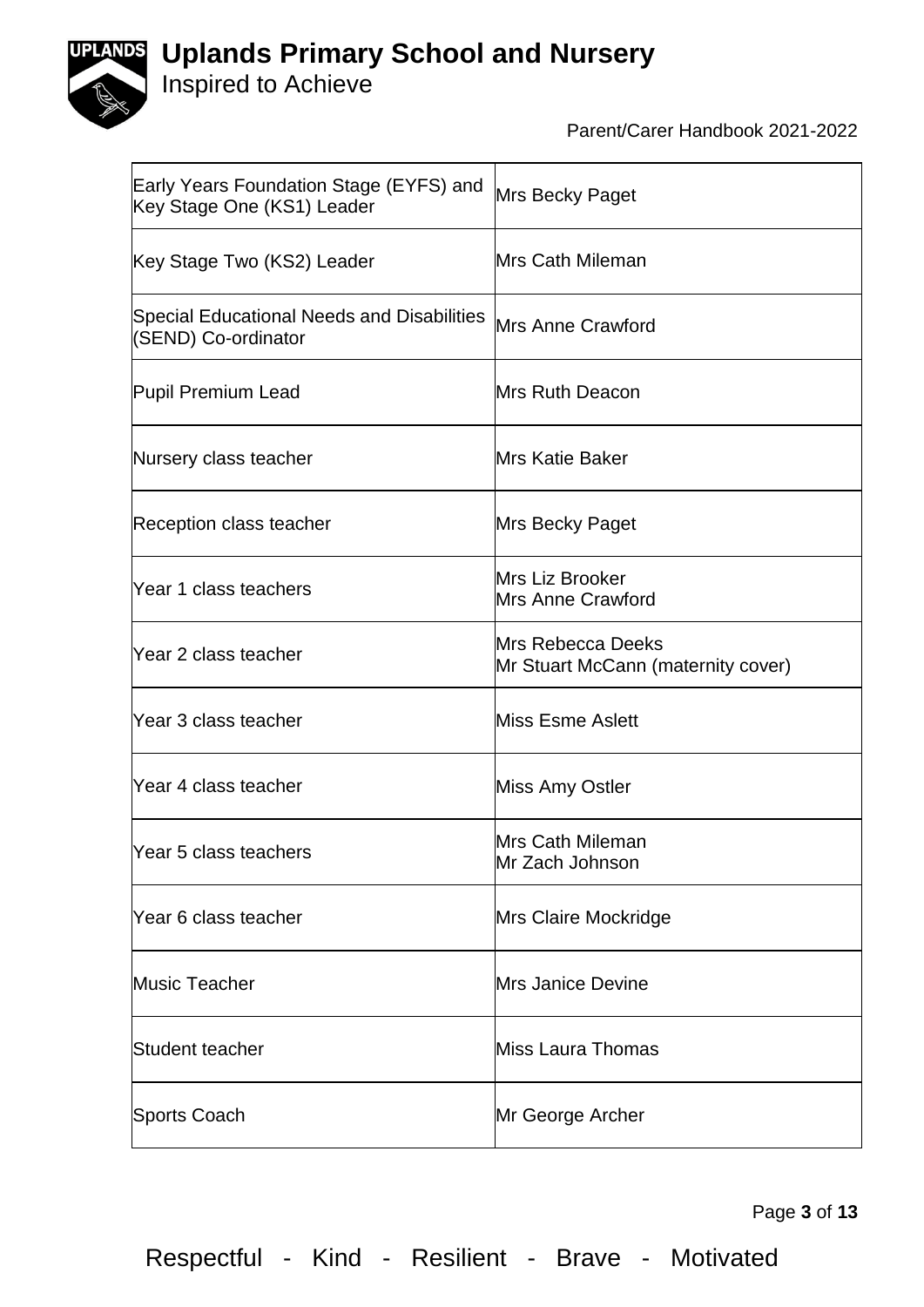

Inspired to Achieve

Parent/Carer Handbook 2021-2022

| <b>Teaching Assistants</b> | Mrs Lucy Batty                  |
|----------------------------|---------------------------------|
|                            | <b>Mrs Maureen Bull</b>         |
|                            | <b>Mrs Louise Butler</b>        |
|                            | Mrs Alison Carr                 |
|                            | Mrs Louisa Chicken              |
|                            | <b>Mrs Claire Elbourne</b>      |
|                            | Mrs Wendy Everest               |
|                            | Mrs Theresa Granger             |
|                            | Mrs Caroline Grant              |
|                            | <b>Miss Emily Greenfield</b>    |
|                            | Mrs Lana Greenfield             |
|                            | <b>Mrs Heather Jarvis</b>       |
|                            | Mrs Sadaf Khamisani             |
|                            | Mrs Samantha McCann             |
|                            | Mrs Jo Passmore                 |
|                            | Miss Lisa Paz                   |
|                            | Mrs Chloe Reay                  |
|                            | Mrs Wendy Rogers (HLTA)         |
|                            | Mrs Beverley Rough (HLTA)       |
|                            | Mrs Helen Qadar                 |
|                            | <b>Miss Vicky Stokes</b>        |
|                            |                                 |
|                            | Miss Lisa Whidby                |
| Lunchtime Supervisor       | Mrs Samantha McCann             |
|                            |                                 |
| Lunchtime Controllers      | Mr George Archer                |
|                            | <b>Mrs Alison Carr</b>          |
|                            | Mrs Theresa Granger             |
|                            | Miss Erin Pharo                 |
|                            | <b>Miss Vicky Stokes</b>        |
|                            |                                 |
| <b>IT Technician</b>       | <b>Mrs Alison Stone</b>         |
|                            |                                 |
| Library Assistant          | Mrs Gill Evans                  |
|                            |                                 |
|                            |                                 |
| <b>Chair of Governors</b>  | Mrs Jane Steadman/Mrs Libby May |
|                            |                                 |

# **4 Uplands Nursery**

**4.1** At Uplands, we understand that deciding on nursery provision for your child is an important process for parents and carers, and that many factors need to be taken into consideration. We aim to provide the best possible start to each and every child's

Page **4** of **13**

Respectful - Kind - Resilient - Brave - Motivated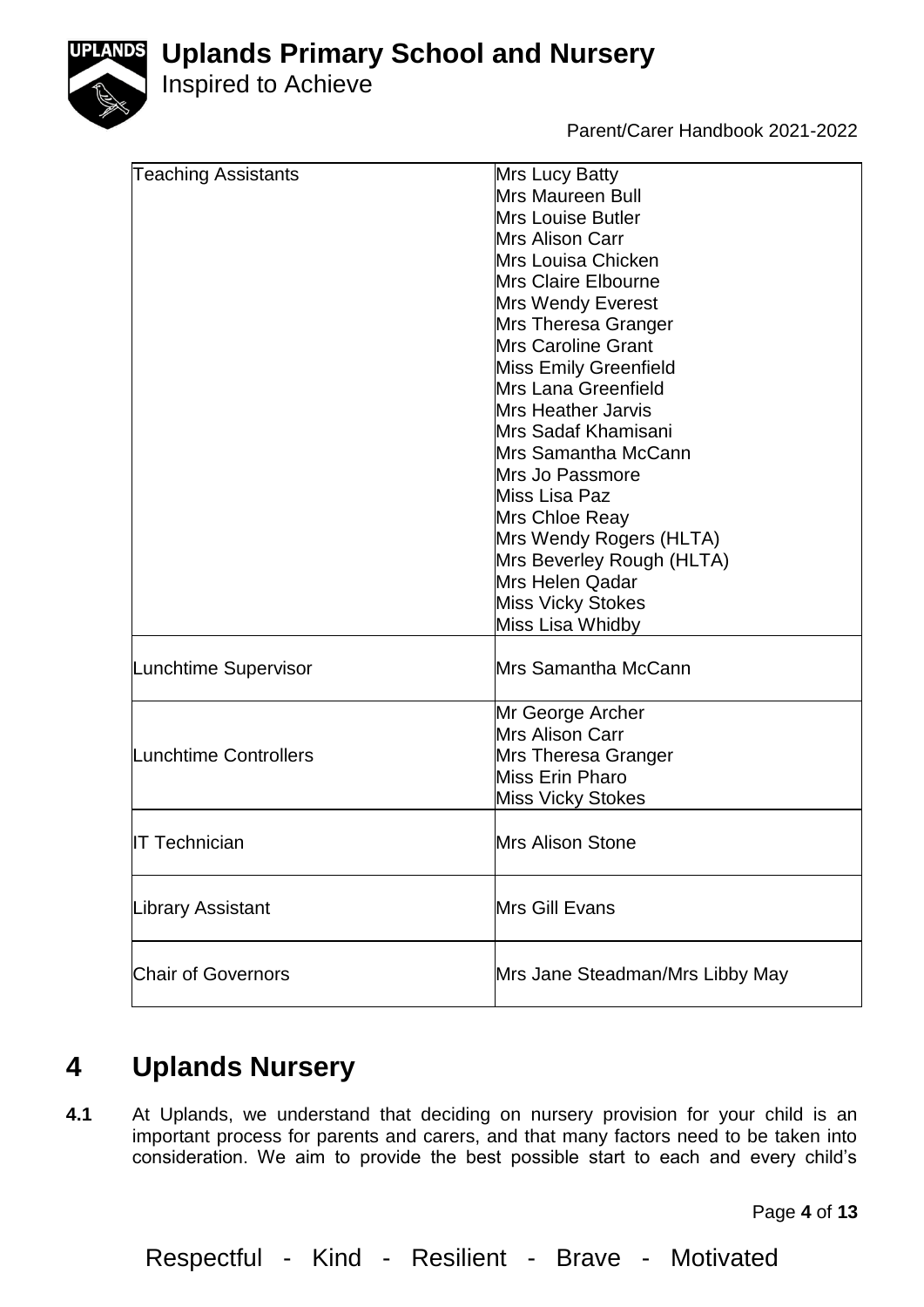

Inspired to Achieve

Parent/Carer Handbook 2021-2022

education and we are very proud of the work we do. Children attending Uplands Nursery have an excellent opportunity to commence their education in close association with the primary school from the age of three. Whilst Uplands Nursery is a separate entity in regards to admissions, it is very much a part of the Uplands family. This brings the added advantages of access to many of the school's resources, such as the school hall, the purpose-built cookery room, field, playground and trim trail, as well as having the opportunity to mix with the community of Uplands Primary School and Nursery.

- **4.2** Your child will be able to benefit from working with a fully-qualified teacher alongside other highly qualified early years practitioners. Some of the exciting opportunities that children will be able to experience include PE sessions with our sports coach, Outdoor Adventures sessions in our little patch of woodland, weekly engaging phonics activities, exciting trips out and visitors booked to come to us, cooking in our cookery room and our annual sports day. We are also passionate about 'The Curiosity Approach' and are embedding this ethos into our practice.
- **4.3** We enable pupils to have the best start in education by:
	- promoting independence and confidence
	- monitoring and developing key personal and academic skills
	- celebrating and modelling core values
	- nurturing a love of learning
	- the skills and values that we promote prepare every child for transition into primary school.
- **4.4** We offer flexible provision, across the week, with morning, lunch and afternoon sessions. Uplands Nursery offers both the 15 hours and 30 hours of government-funded provision. Every three-year-old is entitled to a maximum of 15 hours of government-funded provision (starting in the term after they turn three). Some families will qualify for the governmentfunded extended provision (up to 30 hours). Sessions can be requested over and above the 15 hours of government-funded provision (or 30 hours, where families are eligible), and are subject to fees.

Page **5** of **13**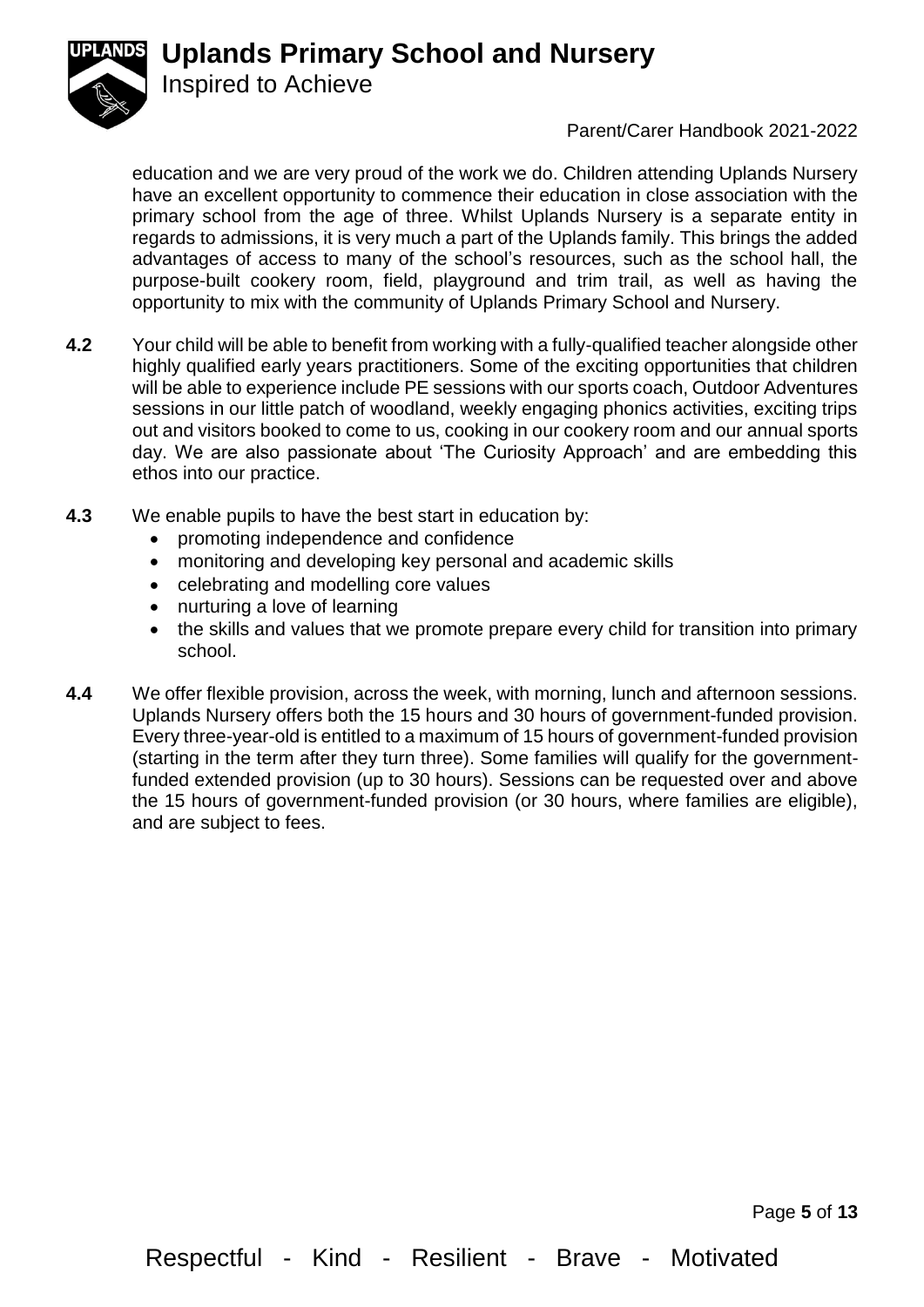

Inspired to Achieve

Parent/Carer Handbook 2021-2022

## **5 The primary school timetable**

**5.1** The school day:

| Time                                    | <b>Activity</b>                         |
|-----------------------------------------|-----------------------------------------|
| 08:30 - 08:50                           | Gates are open for morning drop off     |
| 08:40 - 08:50                           | Start of school and Registration        |
| 08:50 - 10:30                           | Session 1                               |
| 10:30 - 10:45                           | <b>Break</b>                            |
| $10:45 - 12:15$                         | Session 2                               |
| 12:15 - 13:15                           | Lunch                                   |
| 13:15 - 14:45                           | Session 3                               |
| l14:45 - 15:00                          | Assembly                                |
| $15:00 - 15:30$                         | Gates are open for afternoon collection |
| $ 15:00 - 15:10$ (KS1)<br>$15:15$ (KS2) | Class activity and end of the day       |

- **5.2** The following timings will be in place:
	- Morning: Gates will open at 08:30 and close at 08:50 (Albion Road and York Way).
	- Lunchtime: York Way gate will open  $11:35 11:45$  and  $12:25 12:35$  for Nursery session transition.
	- Afternoon: Gates will open at 15:00 and close at 15:30 (Albion Road and York Way).
- **5.3** Parents/carers should note that we now have electronic gates on York Way entrance which will automatically open and close at these times, so families must ensure they have left the premises by the times stated in 5.2.
- **5.4** In addition to 5.3, the electronic gates will mean that vehicles cannot access the school drive and car park during the school day. Parents/carers are encouraged to park sensibly and courteously on neighbouring roads and be mindful of residents and their driveways.

### **Arrival times (morning drop off)**

- **5.5** All entrances will continue to open at 08:30 (Albion Road and York Way) to allow families to drop children at school over an extended period of time (traditionally, the gates opened 08:40 – 08:55). School officially starts at 08:50. Every child is the parent/carer's responsibility until a member of staff at the classroom door has welcomed the child into the classroom
- **5.6** Pupils/family members should queue up (see Figure 1 below). A member of staff will greet

Page **6** of **13**

Respectful - Kind - Resilient - Brave - Motivated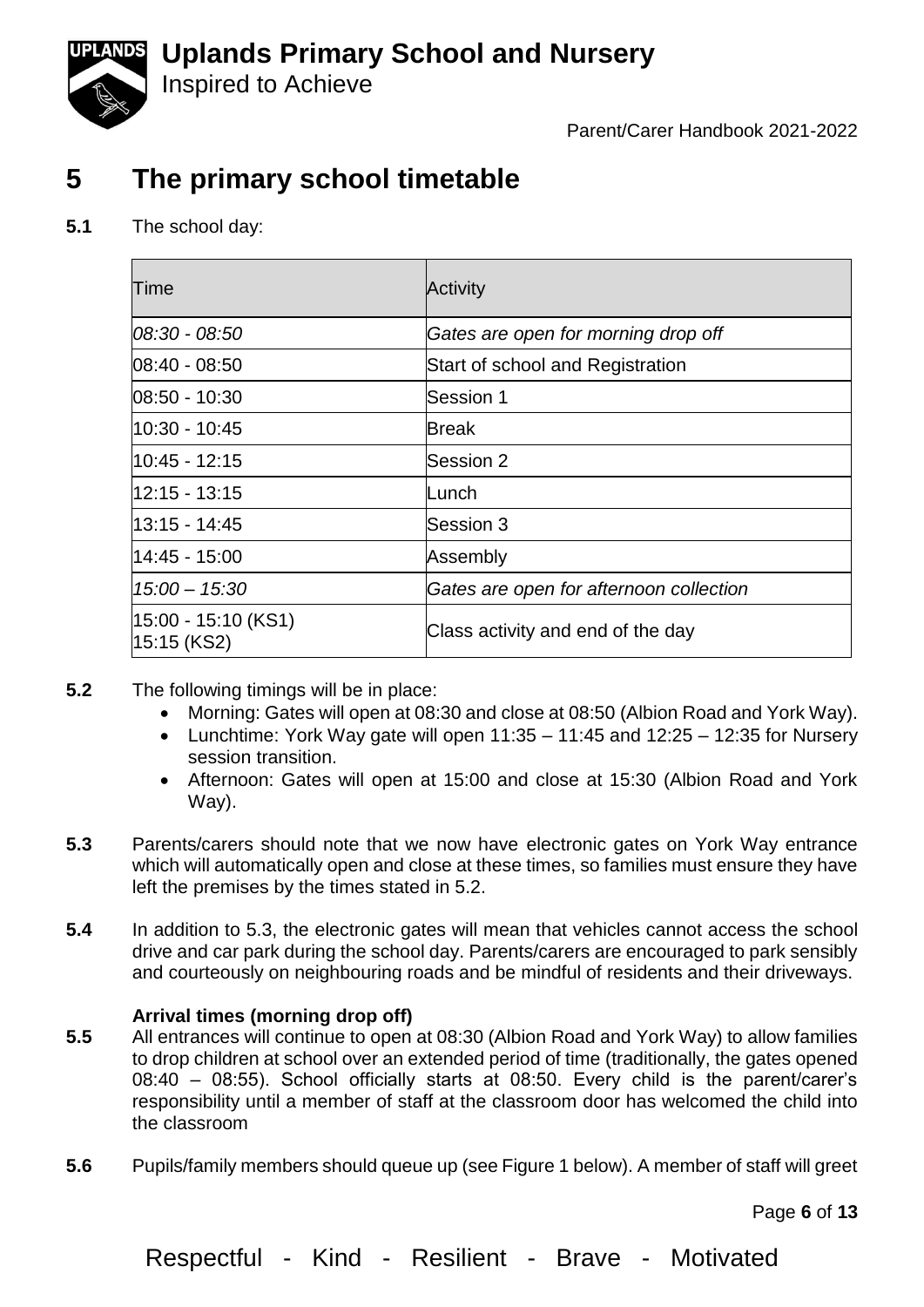Inspired to Achieve



## Parent/Carer Handbook 2021-2022

pupils and family members at 08:40 and welcome pupils into the classroom. This will be your opportunity to pass any brief messages on to the staff (outside the classroom). However, it is recommended that you communicate via email with the school office to discuss anything or contact the school office to arrange a meeting with staff to ensure an appropriate time period can be given to discuss.

- **5.7** If you have more than one child, you should all queue up for one child and then go to drop off the other child/ren at their classroom/s afterwards. Year 6 pupils who travel to school alone may line up in their designated area without a parent/carer until a member of staff greets them. Year 6 will be expected to set a good example for the younger pupils who may see them by lining up sensibly.
- **5.8** Once a child has been welcomed into the classroom, parents/carers should leave the school premises immediately to avoid being locked within the school premises at 08:50.

#### **Collection times**

- **5.9** All entrances will open at 15:00. Families will be expected to queue up the same way as they did to arrive in the morning. Pupils will be released from the classroom to families at 15:10 for Reception and Key Stage 1, 15:15 for Key Stage 2 and any time from 15:15 to 15:30 for Nursery.
- **5.10** For the afternoon, please note that the place to line up and collect children from Year 2 is different to the morning collection (see green area in Figure 1 below). This is so that the class teacher can see the parents/carers collecting to release pupils to them.



*Figure 1: A map of all queuing points around the school for arrival and collection of pupils.* 

Page **7** of **13**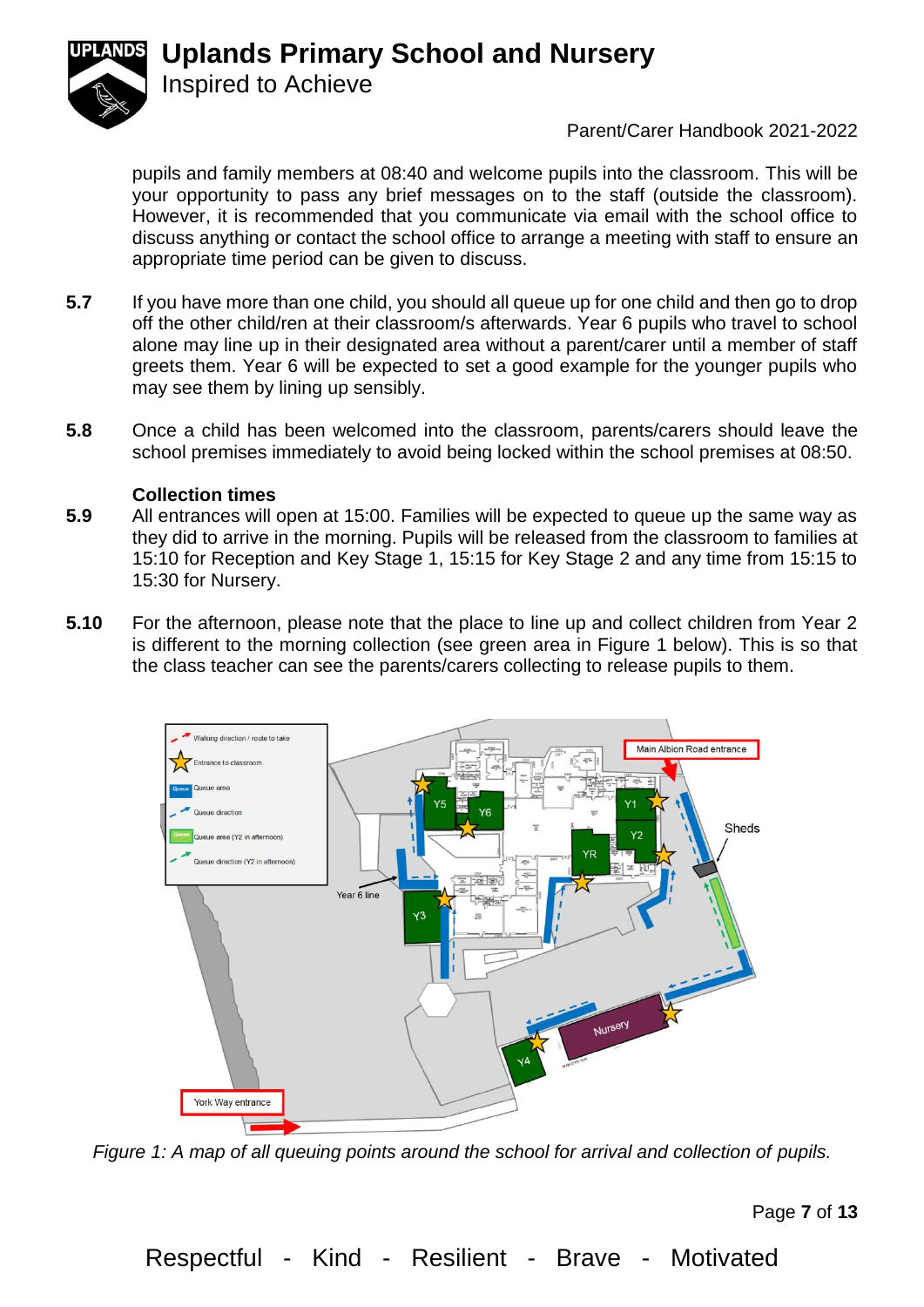

Parent/Carer Handbook 2021-2022

## **6 Lunches and snacks**

Inspired to Achieve

#### **Hot lunches**

**6.1** School meals, which also include a vegetarian choice or jacket potato, are available daily. The current cost of a hot meal is published in the weekly newsletter. Parents/carers must pay online via Scopay (Schools Cash Office). All Key Stage 1 children are entitled to free school meals (known as Universal Infant Free School Meals (UIFSM)). Pupils in receipt of the Pupil Premium Grant may be entitled to free school meals (Free School Meals (FSM)). For more information on the Pupil Premium Grant, please speak to the school office [\(office@uplandsberkshire.org\)](mailto:office@uplandsberkshire.org).

#### **Healthy Snacks**

- **6.2** As part of our aim to encourage all pupils to eat a balanced diet, which includes the recommended five portions of fruit/vegetables a day, we only permit children to bring a piece of fruit (fresh or dried), vegetables (e.g. carrot or celery sticks) and water, orange juice carton or milk to school for morning/afternoon break. At lunchtime, water jugs and beakers are placed on all tables for all pupils to use.
- **6.3** All pupils in Key Stage 1 are offered a free piece of fruit at morning break, as part of the Government's 'fruit for schools' scheme.

#### **Water Bottles**

**6.4** Children are permitted to bring a water bottle to school to drink from. Bottles are available to purchase from the school office. For health reasons, please ensure bottles are labelled and taken home to wash. Indoor and outdoor water fountains are also available for the children to use.

## **7 School Uniform**

- **7.1** The school uniform colours are green and grey. Full details of our uniform can be found in our uniform policy on the Uplands website.
- **7.2** For PE, children are required to wear a green Uplands t-shirt, black shorts and trainers. For activities in the hall, such as Gymnastics or Dance, bare feet are appropriate. In cold weather, a dark tracksuit is optional, but recommended.

#### **Jewellery, make up and accessories**

- **7.3** We do not allow children to wear jewellery in our school due to health and safety. The exceptions to this rule are earring studs in pierced ears, and small objects of religious significance, such as a crucifix on a chain. We ask the children to either remove these objects during PE and games wherever possible. If this is not possible, earrings may be covered with a plaster or surgical tape, to prevent them from causing injury to themselves or others.
- **7.4** Makeup, including nail varnish, is not permitted to be worn to school. Temporary tattoos should be removed before attending school.

Page **8** of **13**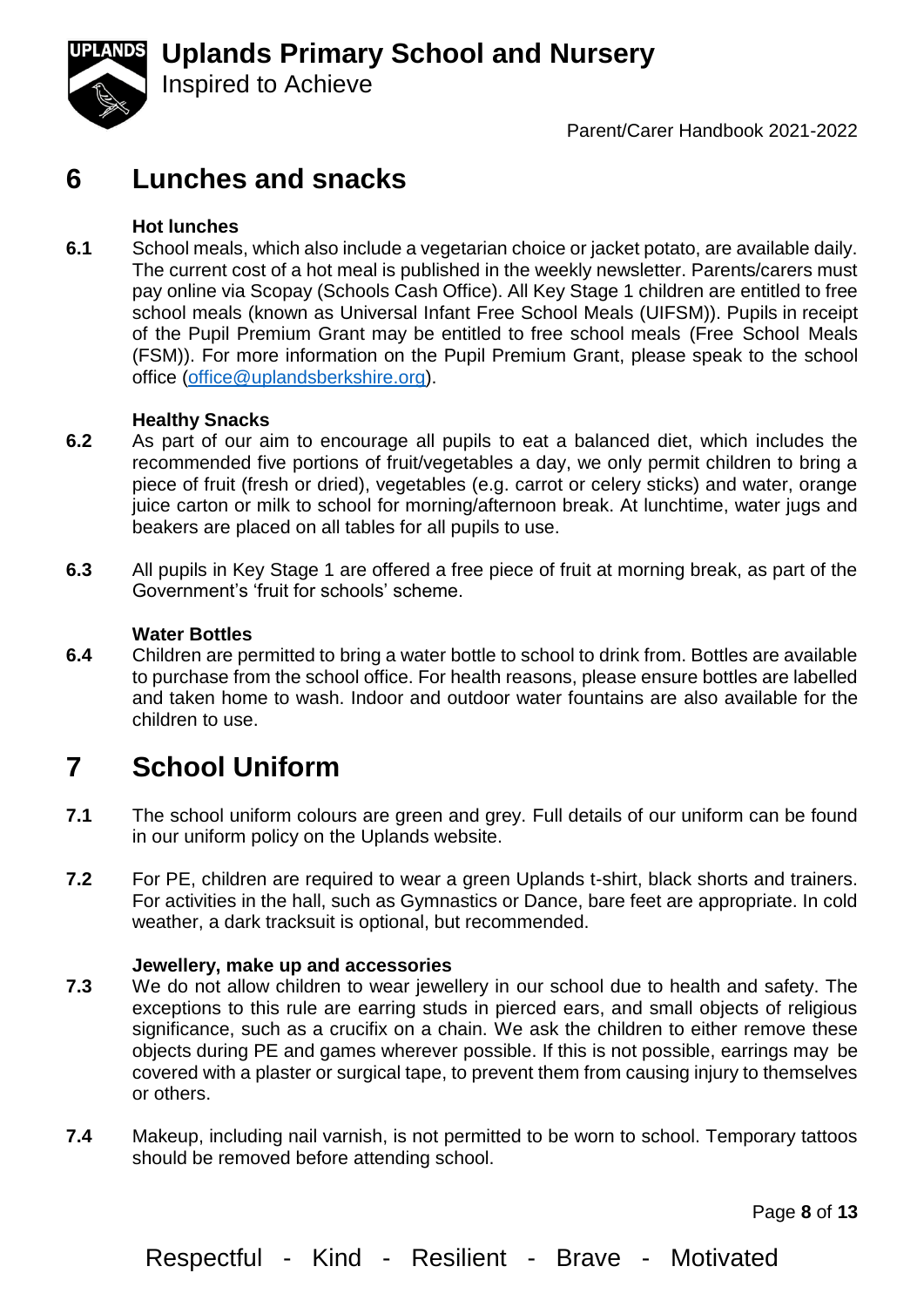Inspired to Achieve



#### Parent/Carer Handbook 2021-2022

#### **Hair**

**7.5** Children must wear long or shoulder-length hair tied up with a hair band or other such grip/clip. Novelty hair accessories, such as 'cat ears' or 'JoJo bows' must not be worn for safety reasons. Extreme hair colours and hairstyles are not permitted. This rule also applies on non-uniform days.

#### **Footwear**

- **7.6** Platform shoes, open-toed shoes and high heels are not permitted to be worn for safety reasons. This rule also applies on non-uniform days.
- **7.7** Trainers are not permitted to be worn at school, except for at play times, during PE lessons and at other sporting or outdoor events.

#### **Uniform Shop**

- **7.8** Brenda's Schoolwear on Frimley Road, Camberley, stock our official uniform, which can also be ordered online from [www.brendas.co.uk.](http://www.brendas.co.uk/) As well as being able to purchase the clothing required above, you can also purchase the following Uplands-branded items:
	- Book bag
	- PE bag
	- Sunhat
	- Fleece
	- Waterproof jacket
	- Rucksack

#### **Labelling items**

**7.9** Please ensure that all items of clothing, book bags and bottles have your child's name on. Permanent marker pen is ideal for labelling plastic bottles and lunchboxes and iron-on name tabs are also a good way to keep your child's clothes named. We regularly have a large amount of lost property and most items do not have names on/in. Please help us to ensure that all lost property finds its owner! Please note that there is no official lost property box.

## **8 General Information**

#### **Cycling to school**

**8.1** Children in Year 6 are permitted to cycle to school on their own with their parents'/carers' permission. All children who cycle to school must wear a helmet. If a parent/carer wishes to cycle with their child/children, this is acceptable and encouraged. Bicycles and scooters must not be ridden up the school drive or on the school premises, and should be left padlocked to a cycle stand. The school cannot accept responsibility for any loss or damage to scooters or bicycles brought to school. Scooters and bicycles must not be ridden once on the school premises.

#### **Walking to school**

**8.2** Children in Year 6 are allowed to walk to and from school, providing parents/carers have

Page **9** of **13**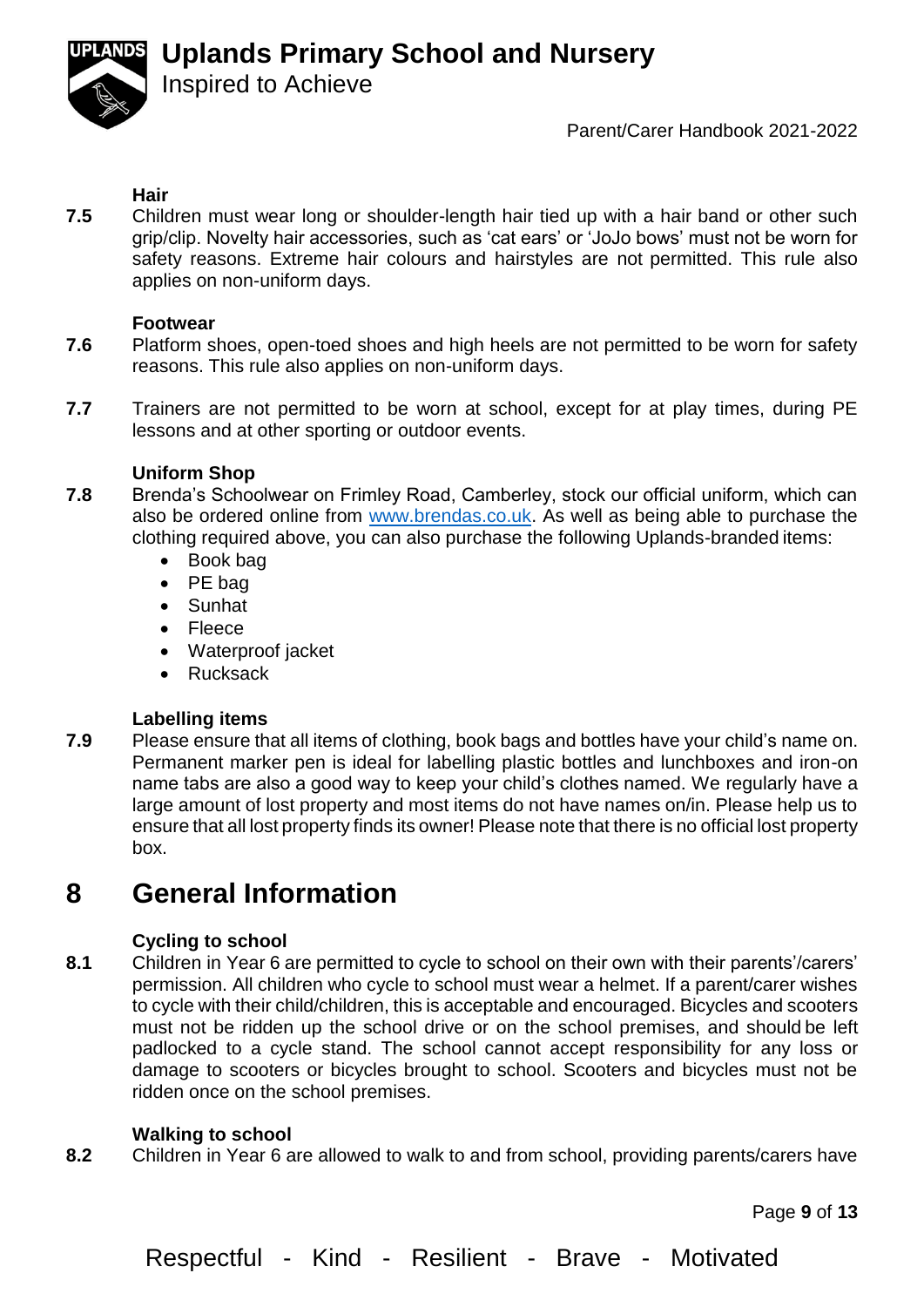

#### Parent/Carer Handbook 2021-2022

given written consent.

Inspired to Achieve

#### **Illness**

**8.3** Please do not send your child to school until 48 hours after their last bout of sickness or diarrhoea, or if they are unwell. Please see our Medicine in School policy for further details, which is located on the Uplands website.

#### **Medicines**

- **8.4** Uplands staff will only administer current prescription medicine. If medicines need to be administered at school, parents/carers must visit the school office to deliver medicines and complete the relevant forms.
- **8.5** It is also important to note that it is the responsibility of the parents/carers to make a note of all expiry dates on all items (including inhalers and adrenaline auto-injectors) and to ensure they are replaced when necessary. Please see our Medicine in School Policy for further details, which is located on the Uplands website. Pupils should always be allowed instant access to their own inhaler when they need it. Adrenaline auto-injectors are kept on the board in the staffroom.
- **8.6** Children with asthma and other allergies must complete an action plan. These must be completed when the child starts school and it is the responsibility of parents/carers to inform the school of any updates to their child's medical condition.

#### **Health**

**8.7** The School Nurse visits the school regularly to check on the children's hearing, sight and general health.

#### **Lost or damaged items**

**8.8** Uplands takes no responsibility for any of the personal possessions that any child brings to school. This includes, but is not limited to, watches, mobile phones, jewellery, toys or clothing. Uplands will always support children to learn how to look after their possessions and the school's items, but cannot guarantee that items will not be lost or damaged.

#### **Dogs**

**8.9** No dogs are allowed on the school site at any time, unless they are a registered assistance dog. There is a designated waiting area for dogs just outside the gate next to Year 1.

#### **Lockdown**

**8.10** In the event of an escape from Broadmoor, the children will be kept inside the main building or securely within their classrooms, depending on risk and/or time. At the end of the school day, children must be collected from the school by their parents or a nominated adult, unless directed otherwise by the school and staff. This information is held within our Emergency Plan.

Page **10** of **13**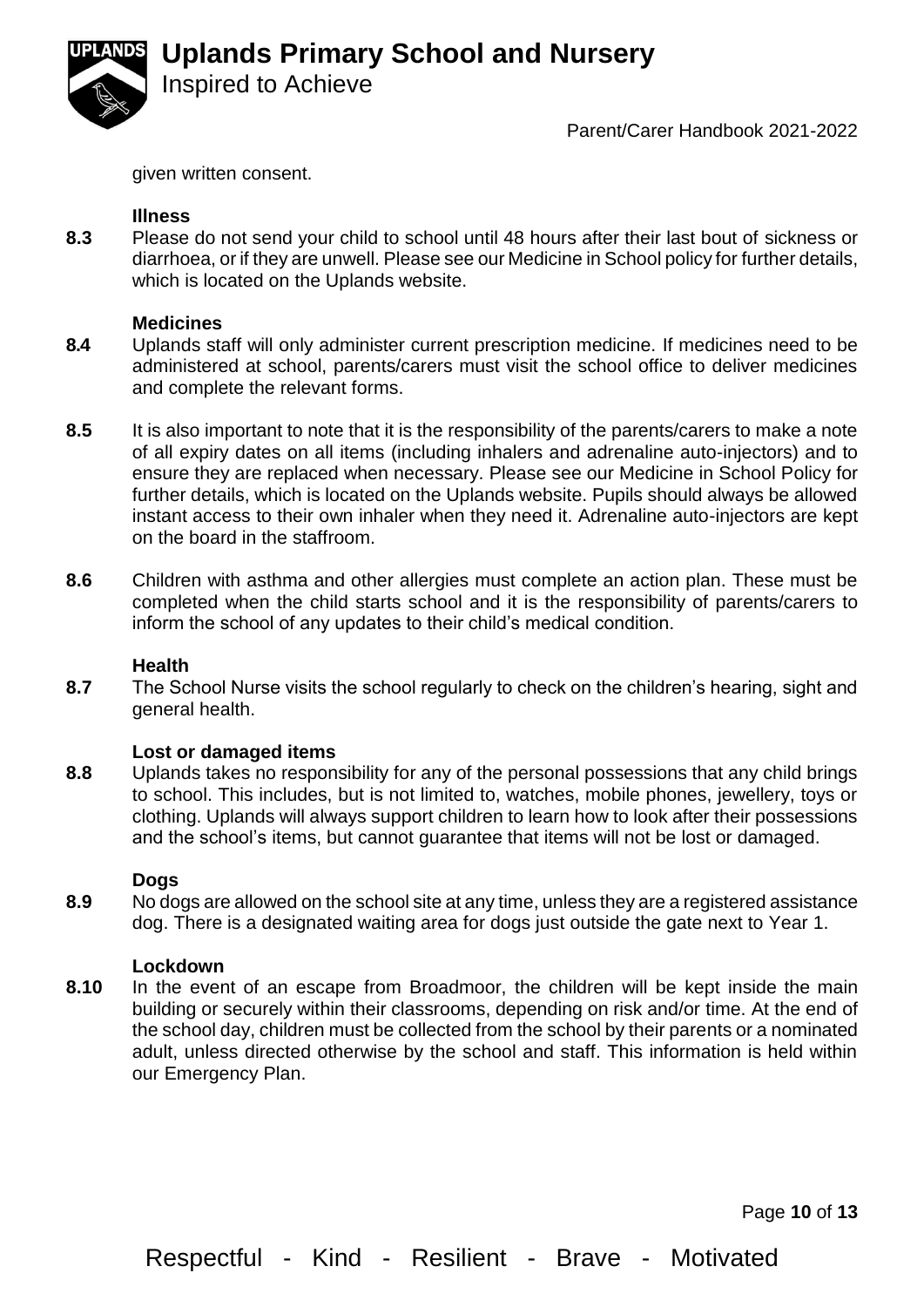

Parent/Carer Handbook 2021-2022

## **9 Behaviour**

Inspired to Achieve

**9.1** Uplands has a clearly defined behaviour policy, a copy of which can be located on our website. Our policy and ethos is one of positivity and praise, and we aim to reward those children who display positive behaviour. However, the school has clear guidelines on sanctions for children, should their behaviour fail to meet the high standards expected at Uplands. Our main behaviour management strategy at Uplands is the Gold and Red Book system.

#### **Gold Book**

**9.2** Each class has its own Gold Book, where children's names are written in if they have worked hard to complete a piece of work; been helpful, polite, kind; and/or demonstrated continuous good behaviour. Children whose names are entered into the Gold Book three times in one week receive a sticker and their achievements celebrated in Celebration Assembly.

#### **Red Book**

**9.3** The Red Book is the school's primary tool for recording undesirable behaviour and work. There is a Red Book in all primary school classes (Reception to Year 6), with a consistent approach from all staff across the school.

#### **Other rewards**

- **9.4** Children in Years 3-6 can earn housepoints for effort, behaviour and achievement. These housepoints are added to a whole-school total, and a shield is awarded to the house that has collected the most housepoints throughout the year.
- **9.5** In weekly Celebration Assemblies, a Behaviours Champ certificate is awarded to pupils who have displayed one or more of our Uplands behaviours during the week. Stickers are awarded to Writing, Maths, Reading, Oracy, Science, PE and Homework champs. Children are also welcome to bring in any trophies or certificates that they have been awarded outside school to show in Celebration Assembly.
- **9.6** Other awards include the Anita Warwick Handwriting Cup, the individual Housepoint Trophy, the Diana Pidgeon O.B.E. 'Outstanding Contribution to our School' shield and the Sports Day shield.

## **10 Home Learning**

#### **Reading**

- **10.1** Reading at home is a very important part of a child's development. It creates a connection between home and school and gives pupils the opportunity to practise reading skills such as fluency and comprehension.
- **10.2** Children in Reception are expected to practise learning their phonic sounds and, as they progress, all children in Reception and Year 1 should read some of their online (Bug Club) decodable reading books each night. They may also read their 'sharing' books together

Page **11** of **13**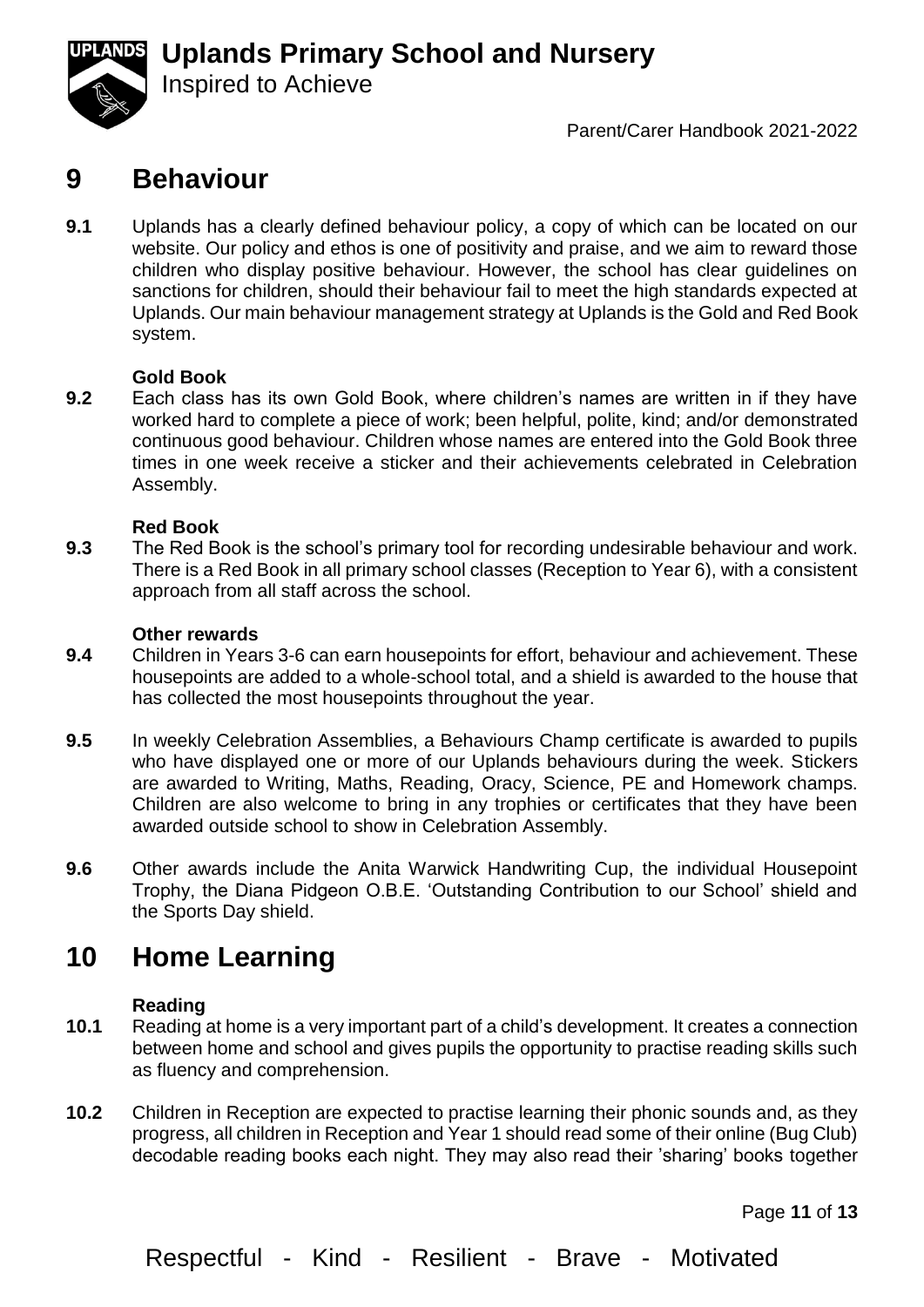

#### Parent/Carer Handbook 2021-2022

with an adult. In Key Stage 1 and 2, children are expected to read aloud a minimum of three times a week. However, we recommend supporting your child in developing a routine of reading daily where possible. Reading records must be signed, dated and a comment made three times a week. This may be written by the child themselves or by the adult listening to the reading. Reading records are handed in on Thursday mornings.

#### **Homework**

- **10.3** For children in Reception, homework consists of reading (when ready), and practising phonics sounds (see above).
- **10.4** In Key Stage 1 and 2, homework is set fortnightly and tested weekly. Children will receive spellings each fortnight; these will be based on their phonics, spelling and grammar teaching, statutory spellings for the year group, spellings related to current learning and spellings that the children are finding tricky. As there is a strong focus on times tables and arithmetic in the National Curriculum, children are required to learn and recall number bonds and multiplication facts, and our homework reflects this.
- **10.5** Finally, the children in each class (Years 1 to 6) will be required to complete one project per academic year. This project will be approximately 4-6 weeks long and be linked to school learning. At the end of the project, parents/carers are invited in to school to see their child's work and view the other projects. These events will be organised as follows (exact dates to be confirmed during the year):
	- Autumn Term: Years 5 and 6
	- Spring Term: Years 1 and 2

Inspired to Achieve

- Summer Term: Years 3 and 4.
- **10.6** Each week, the children's homework will be discussed with them and acknowledged by a signature from a teacher or teaching assistant. There is also a comments box on the homework sheet for parents, children to staff to comment on the week's homework, if any party feels it necessary.
- **10.7** Although the school will not set regular additional weekly tasks for homework, we encourage children to explore and pursue areas that interest them. However, this does not need to be recorded in their homework book. Any additional homework will be looked at by the class teaching team and will be verbally discussed with the pupil where appropriate.
- **10.8** Documents that explain and show the calculation methods that we use in Uplands can be found on the school website. In addition, you can find ideas on how to help your children learn their weekly spellings.

## **11 Uplands Fundraising Community**

**11.1** The Uplands Fundraising Community (UFC) is our name for a Parent-Teacher Association (PTA).

Page **12** of **13**

Respectful - Kind - Resilient - Brave - Motivated